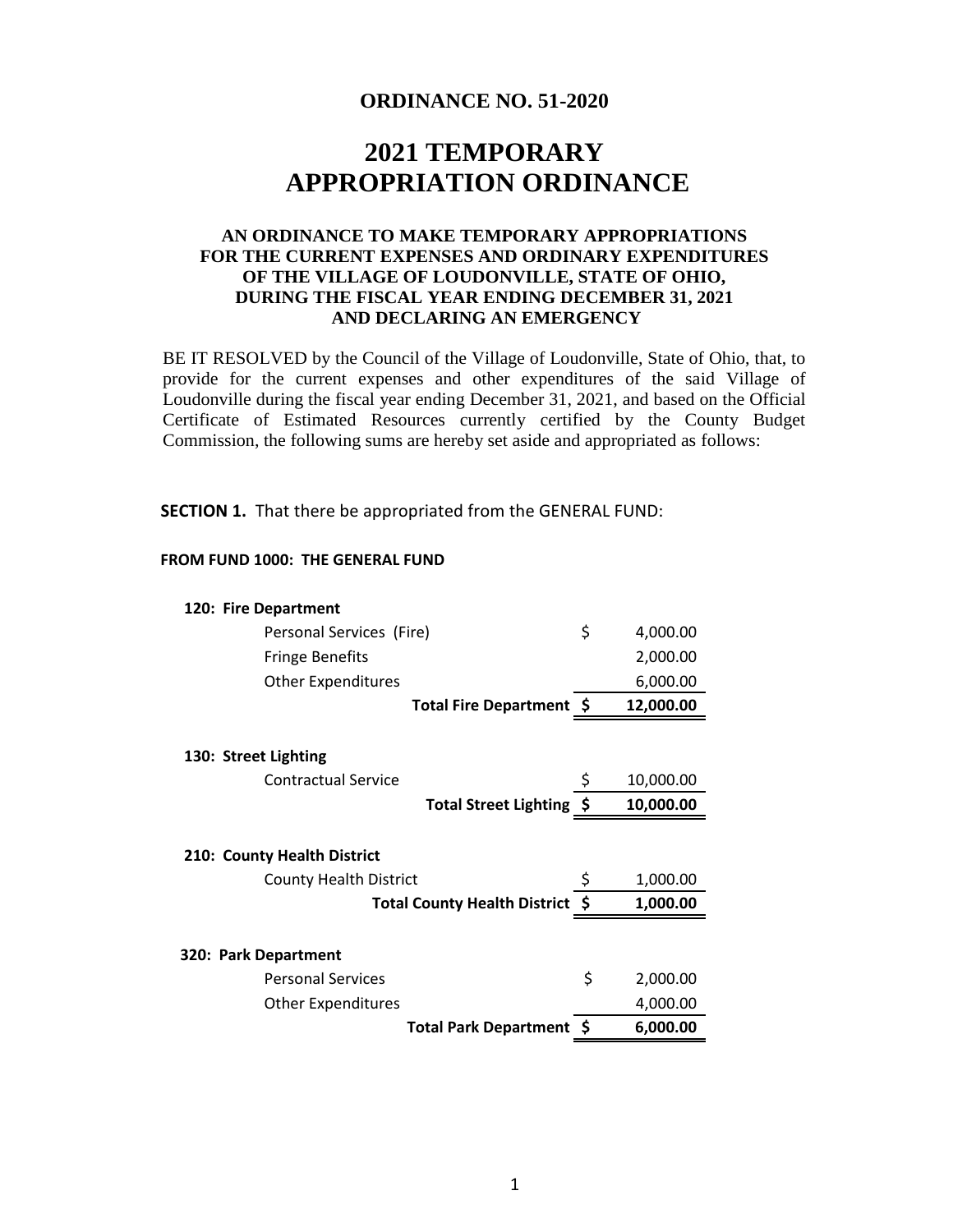| Supplies and Materials (Tree Commission)<br>2,000.00<br>Adopt-A-Tree Program<br>500.00<br>Total Community Environment \$<br>2,500.00<br><b>660: Parking Meters</b><br><b>Repairs and Maintenance</b><br>\$<br>300.00<br>\$<br><b>Total Parking Meters</b><br>300.00<br>710: Administration<br>\$<br><b>Administration Personal Services</b><br>10,000.00<br><b>Other Operating Expenses</b><br>1,000.00<br>Total Administration \$<br>11,000.00 |
|-------------------------------------------------------------------------------------------------------------------------------------------------------------------------------------------------------------------------------------------------------------------------------------------------------------------------------------------------------------------------------------------------------------------------------------------------|
|                                                                                                                                                                                                                                                                                                                                                                                                                                                 |
|                                                                                                                                                                                                                                                                                                                                                                                                                                                 |
|                                                                                                                                                                                                                                                                                                                                                                                                                                                 |
|                                                                                                                                                                                                                                                                                                                                                                                                                                                 |
|                                                                                                                                                                                                                                                                                                                                                                                                                                                 |
|                                                                                                                                                                                                                                                                                                                                                                                                                                                 |
|                                                                                                                                                                                                                                                                                                                                                                                                                                                 |
|                                                                                                                                                                                                                                                                                                                                                                                                                                                 |
|                                                                                                                                                                                                                                                                                                                                                                                                                                                 |
|                                                                                                                                                                                                                                                                                                                                                                                                                                                 |
|                                                                                                                                                                                                                                                                                                                                                                                                                                                 |
|                                                                                                                                                                                                                                                                                                                                                                                                                                                 |
|                                                                                                                                                                                                                                                                                                                                                                                                                                                 |
| 715: Village Council                                                                                                                                                                                                                                                                                                                                                                                                                            |
| \$<br><b>Council Personal Services</b><br>5,000.00                                                                                                                                                                                                                                                                                                                                                                                              |
| 4,000.00<br><b>Legal Advertising</b>                                                                                                                                                                                                                                                                                                                                                                                                            |
| Total Village Council \$<br>9,000.00                                                                                                                                                                                                                                                                                                                                                                                                            |
| 720: Mayor's Court                                                                                                                                                                                                                                                                                                                                                                                                                              |
| \$<br><b>Personal Services</b><br>1,200.00                                                                                                                                                                                                                                                                                                                                                                                                      |
| <b>Professional and Technical Services</b><br>1,000.00                                                                                                                                                                                                                                                                                                                                                                                          |
| <b>Supplies and Materials</b><br>1,000.00                                                                                                                                                                                                                                                                                                                                                                                                       |
| Total Mayor's Court \$<br>3,200.00                                                                                                                                                                                                                                                                                                                                                                                                              |
|                                                                                                                                                                                                                                                                                                                                                                                                                                                 |
| 725: Fiscal Office                                                                                                                                                                                                                                                                                                                                                                                                                              |
| \$<br>14,000.00<br><b>Personal Services</b>                                                                                                                                                                                                                                                                                                                                                                                                     |
| 2,000.00<br><b>Operating Expenses</b>                                                                                                                                                                                                                                                                                                                                                                                                           |
| Total Fiscal Office \$<br>16,000.00                                                                                                                                                                                                                                                                                                                                                                                                             |
|                                                                                                                                                                                                                                                                                                                                                                                                                                                 |
| 730: Lands & Buildings                                                                                                                                                                                                                                                                                                                                                                                                                          |
| <b>Personal Services</b><br>\$<br>1,000.00                                                                                                                                                                                                                                                                                                                                                                                                      |
| <b>Utilities &amp; Supplies and Materials</b><br>10,000.00                                                                                                                                                                                                                                                                                                                                                                                      |
| Total Lands & Buildings \$<br>11,000.00                                                                                                                                                                                                                                                                                                                                                                                                         |
|                                                                                                                                                                                                                                                                                                                                                                                                                                                 |
| 740: Property Tax Collection Fees                                                                                                                                                                                                                                                                                                                                                                                                               |
|                                                                                                                                                                                                                                                                                                                                                                                                                                                 |
| Tax Collection Fees (County & State)<br>\$<br>2,000.00                                                                                                                                                                                                                                                                                                                                                                                          |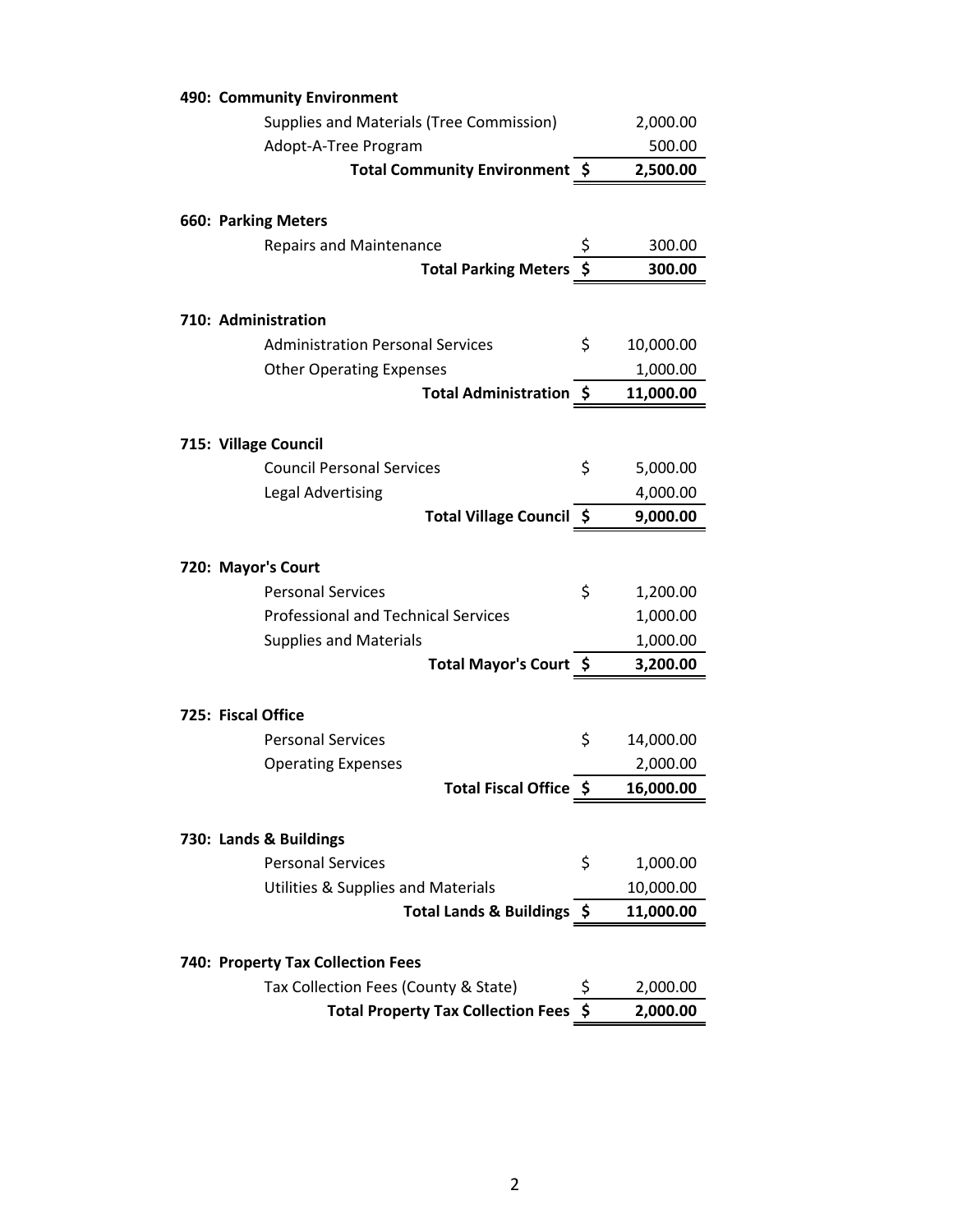| 745: Auditor of State Fees              |    |           |
|-----------------------------------------|----|-----------|
| Uniform Accounting Network & Audit Fees | Ş  | 2,000.00  |
| Total Auditor of State Fees \$          |    | 2,000.00  |
| 750: Village Solicitor                  |    |           |
| <b>Contractual Services</b>             | \$ | 12,000.00 |
| Supplies & Materials                    |    | 2,000.00  |
| Total Village Solicitor \$              |    | 14,000.00 |
| 790: Other General Government           |    |           |
| <b>Employee Fringe Benefits</b>         | \$ | 25,000.00 |
| <b>Other Operating Expenses</b>         |    | 20,000.00 |
| Contributions to Other Organizations    |    | 10,000.00 |
| <b>Total General Government S</b>       |    | 55,000.00 |

## GRAND TOTAL GENERAL FUND APPROPRIATIONS \$155,000.00

**SECTION 2.** That there be appropriated from the following SPECIAL REVENUE FUNDS:

| FROM FUND 2011: STREET CONSTRUCTION, MAINTENANCE & REPAIR |    |           |  |  |  |
|-----------------------------------------------------------|----|-----------|--|--|--|
| <b>Personal Services</b>                                  | \$ | 40,000.00 |  |  |  |
| <b>Fringe Benefits</b>                                    |    | 25,000.00 |  |  |  |
| <b>Other Expenditures</b>                                 |    | 30,000.00 |  |  |  |
| Total SCMR Fund \$                                        |    | 95,000.00 |  |  |  |
| <b>FROM FUND 2021: STATE HIGHWAY</b>                      |    |           |  |  |  |
| <b>Operating Supplies and Materials</b>                   | \$ | 2,000.00  |  |  |  |
| Total State Highway Fund \$                               |    | 2,000.00  |  |  |  |
| <b>FROM FUND 2031: CEMETERY</b>                           |    |           |  |  |  |
| <b>Personal Services</b>                                  | \$ | 4,000.00  |  |  |  |
| <b>Fringe Benefits</b>                                    |    | 500.00    |  |  |  |
| <b>Other Expenditures</b>                                 |    | 3,000.00  |  |  |  |
| Total Cemetery Fund \$                                    |    | 7,500.00  |  |  |  |
| FROM FUND 2041: CENTRAL PARK SE QUAD FUND                 |    |           |  |  |  |
| Repairs & Maintenance                                     | \$ | 1,000.00  |  |  |  |
| <b>Total Central Park SE Quadrant Fund</b>                |    | 1,000.00  |  |  |  |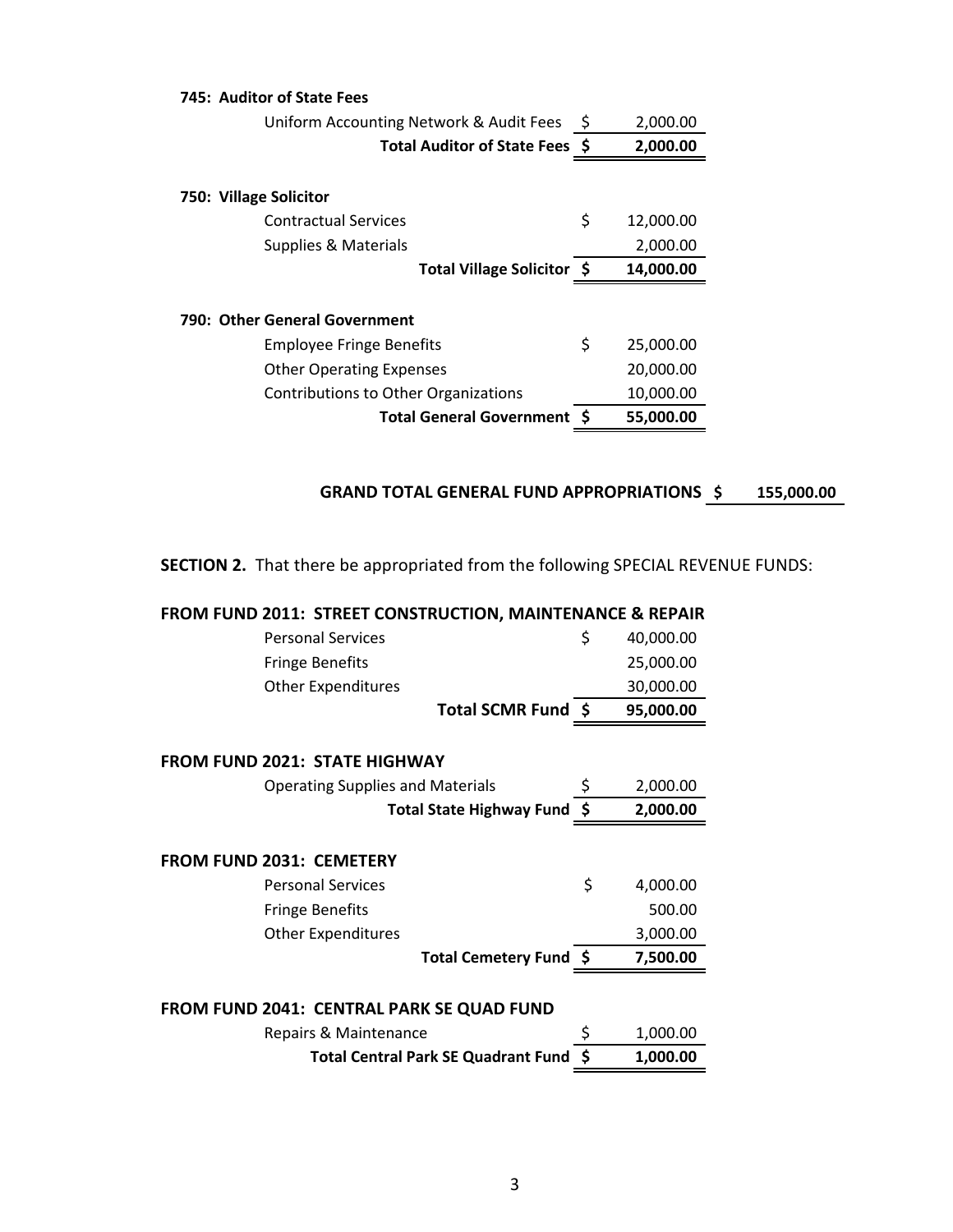## **FROM FUND 2071: INCOME TAX FUND**

| <b>Personal Services</b>                           | \$  | 4,000.00   |  |
|----------------------------------------------------|-----|------------|--|
| <b>Fringe Benefits</b>                             |     | 5,000.00   |  |
| <b>Operating Supplies and Materials</b>            |     | 5,000.00   |  |
| Deposits Refunded                                  |     | 10,000.00  |  |
| Transfers - Out                                    |     | 300,000.00 |  |
| Total Income Tax Fund \$                           |     | 324,000.00 |  |
|                                                    |     |            |  |
| FROM FUND 2901: POLICE FUND                        |     |            |  |
| <b>Personal Services</b>                           | \$  | 100,000.00 |  |
| <b>Fringe Benefits</b>                             | \$  | 40,000.00  |  |
| <b>Operating Expenses</b>                          | \$  | 80,000.00  |  |
| <b>Total Police Fund</b>                           | \$  | 220,000.00 |  |
|                                                    |     |            |  |
| <b>FROM FUND 2902: FURTHERANCE OF JUSTICE</b>      |     |            |  |
| <b>Operating Supplies and Materials</b>            | \$  | 500.00     |  |
| <b>Total Furtherance of Justice Fund</b>           | -\$ | 500.00     |  |
|                                                    |     |            |  |
| <b>FROM FUND 2903: EMERGENCY MEDICAL SERVICES</b>  |     |            |  |
|                                                    |     |            |  |
| <b>Personal Services</b>                           | \$  | 50,000.00  |  |
| <b>Fringe Benefits</b>                             |     | 30,000.00  |  |
| <b>Operating Expenses</b>                          |     | 15,000.00  |  |
| Equipment                                          |     | 20,000.00  |  |
| Total Emergency Medical Services Fund \$           |     | 115,000.00 |  |
|                                                    |     |            |  |
| FROM FUND 2904: FIRE LEVY                          |     |            |  |
| <b>Property Tax Collection Fees</b>                | \$  | 2,600.00   |  |
| <b>Equipment Maintenance</b>                       |     | 20,000.00  |  |
| Capital Outlay                                     |     | 25,000.00  |  |
| Total Fire Levy Fund $\sin 47,600.00$              |     |            |  |
|                                                    |     |            |  |
| <b>FROM FUND 2905: MAYOR'S COURT COMPUTER FUND</b> |     |            |  |
| <b>Other Contractual Services</b>                  |     | 1,000.00   |  |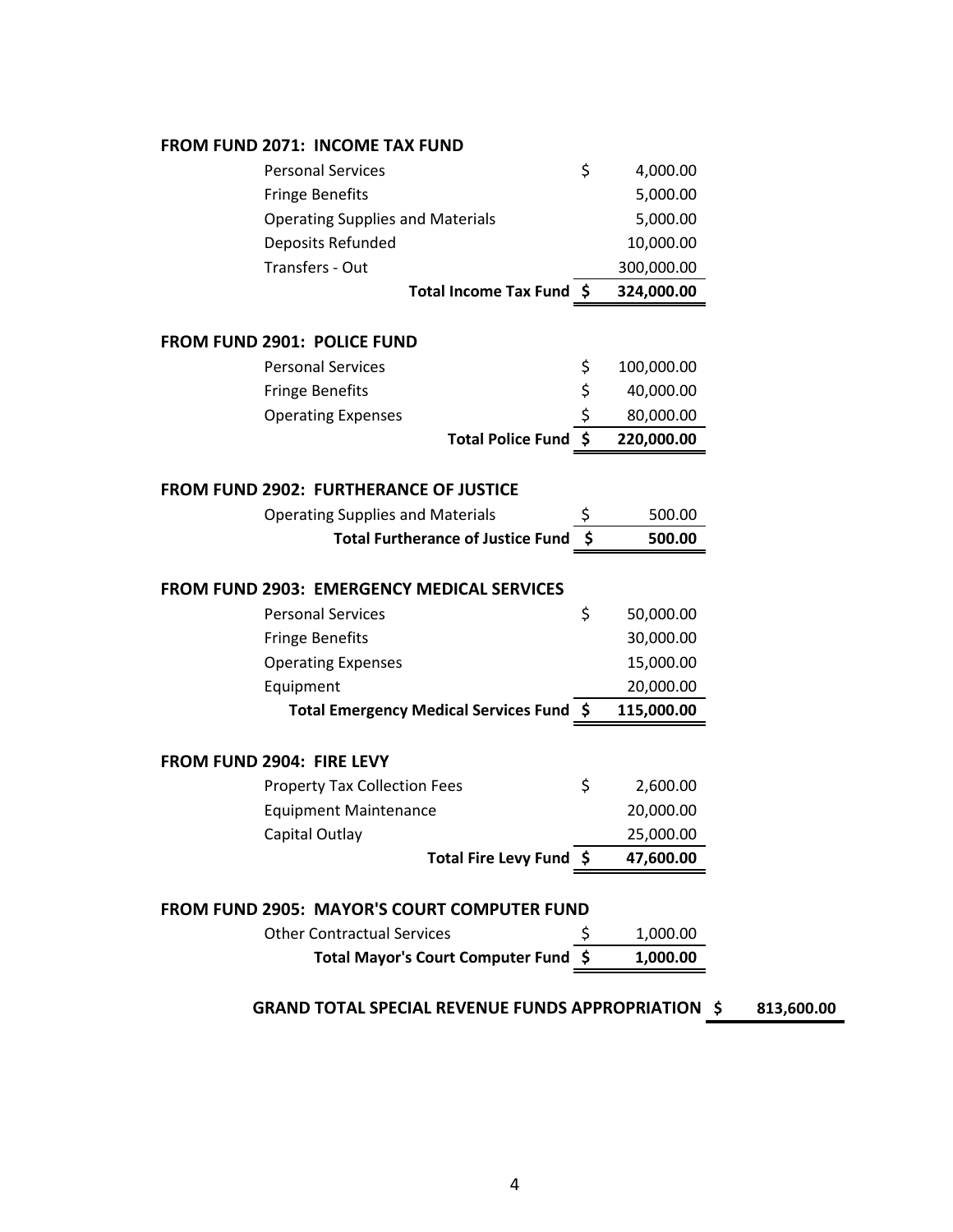**SECTION 3.** That there be appropriated from the following CAPITAL PROJECTS FUNDS:

Capital Outlay \$ 20,000.00

**FROM FUND 4901: STREET IMPROVEMENT FUND**

| Total Street Improvement Fund \$                                                  | 20,000.00       |           |
|-----------------------------------------------------------------------------------|-----------------|-----------|
| <b>GRAND TOTAL CAPITAL PROJECTS FUNDS APPROPRIATION \$</b>                        |                 | 20,000.00 |
|                                                                                   |                 |           |
|                                                                                   |                 |           |
| <b>SECTION 4.</b> That there be appropriated from the following ENTERPRISE FUNDS: |                 |           |
| <b>FROM FUND 5101: WATER FUND</b>                                                 |                 |           |
| <b>Personal Services</b>                                                          | \$<br>35,000.00 |           |
| <b>Fringe Benefits</b>                                                            | 20,000.00       |           |
| <b>Operating Expenses</b>                                                         | 50,000.00       |           |
| Capital Outlay                                                                    | 30,000.00       |           |
| Debt Service                                                                      | 90,000.00       |           |
| Total Water Fund \$                                                               | 225,000.00      |           |
|                                                                                   |                 |           |
| FROM FUND 5201: SEWER FUND                                                        |                 |           |
| <b>Personal Services</b>                                                          | \$<br>35,000.00 |           |
| <b>Fringe Benefits</b>                                                            | 20,000.00       |           |
| <b>Operating Expenses</b>                                                         | 40,000.00       |           |
| Capital Outlay                                                                    | 20,000.00       |           |
| Total Sewer Fund \$                                                               | 115,000.00      |           |
|                                                                                   |                 |           |
| <b>FROM FUND 5501: SWIMMING POOL FUND</b>                                         |                 |           |
| <b>Operating Expenses</b>                                                         | 2,000.00        |           |
| Total Swimming Pool Fund \$                                                       | 2,000.00        |           |
|                                                                                   |                 |           |
| <b>FROM FUND 5601: STORM DRAINAGE FUND</b>                                        |                 |           |
| <b>Operating Expenses</b>                                                         | \$<br>4,000.00  |           |
| <b>Transfers Out</b>                                                              | 38,766.00       |           |
| Total Storm Drainage Fund \$                                                      | 42,766.00       |           |